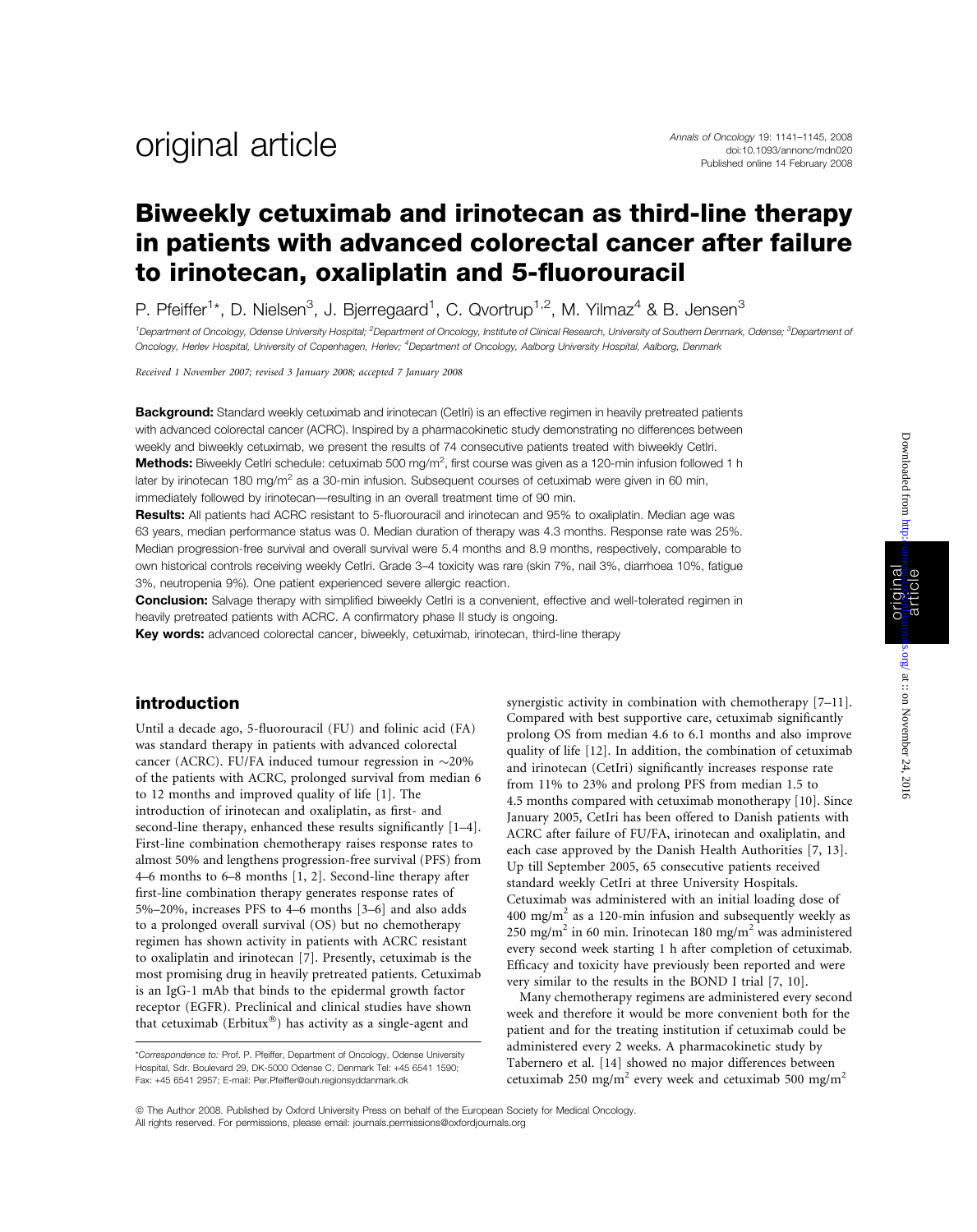# original article Annals of Oncology

every second week and on the basis of these data we have eased the administration of CetIri and here we report the results of the first 74 patients with ACRC receiving biweekly CetIri.

### materials and methods

The initial 74 consecutive patients receiving CetIri every second week at two University Hospitals are the subject of this study.

The administration of CetIri was gradually simplified. The first few among the 74 patients began treatment every second week if computed tomography (CT) scan after 6 weekly courses showed no sign of progressive disease. However, within 3 months, cetuximab was routinely administered every second week as 500 mg/m<sup>2</sup>. The first course was infused in 120 min followed 1 h later by irinotecan 180 mg/m<sup>2</sup> as a 30-min infusion. Subsequent courses of cetuximab was infused in only 60 min, immediately followed by irinotecan—resulting in a total treatment time of 90 min every second week. Patients received premedication with antihistamine (e.g. 50 mg diphenhydramine hydrochloride i.v.) to minimise the risk of infusion-related reactions associated with cetuximab. Before cetuximab infusion, patients also received antiemetics with oral prednisolone 100 mg and granisetron 1 mg i.v. Immediately before irinotecan, in order to prevent irinotecan-associated acute cholinergic syndrome, 0.25 mg atropin was given s.c. or as a slow i.v. infusion.

All patients had histologically confirmed nonresectable colorectal adenocarcinoma resistant to therapy with FU/FA (all patients), irinotecan (all patients) and oxaliplatin (95% of patients). Oxaliplatin was in all cases combined with a fluoropyrimidine regimen, the Nordic regimen (FLOX) [15], an infusional regimen (FOLFOX) or oral therapy with capecitabine (XELOX). As first-line therapy irinotecan was also combined with a fluoropyrimidene but as second-line therapy single-agent irinotecan was often administered. EGFR expression was not determined [7, 11]. Tumour response was assessed on a CT scan by the investigators after 6–8 weeks and then every 8 weeks according to the Response Evaluation Criteria in Solid Tumors. Therapy was continued until disease progression

Toxicity was evaluated and recorded before each course according to Common Terminology Criteria for Adverse Events (CTCAE) version 3.0. In the case of CTCAE grade 3 or 4 drug doses were reduced by 25% in the subsequent treatment cycles.

Data were recorded and analysed in a Medlog® database. Nonparametric statistics were applied. All median values are followed by range in brackets. PFS was calculated as the period from the first infusion with cetuximab to the first observation of disease progression, to death from any cause or the most recent assessment. OS was calculated as the period from the first infusion of cetuximab until death from any cause.

According to National Guidelines, an expert panel appointed by the National Board of Health must approve therapy with CetIri. Therefore, we also calculated the delay time as, the period from the date of indication for CetIri to first infusion of CetIri. Data were updated on 1 May 2007. Both PFS and OS were estimated by the Kaplan–Meier method.

### results

#### patient characteristics

Patient characteristics are listed in Table 1 and compared with a historical control group, 65 patients receiving weekly CetIri at our institutions [7]. Four patients received adjuvant therapy with oxaliplatin (FOLFOX or XELOX). Fifty-seven patients received irinotecan as second- or third-line therapy, and in 33 patients, irinotecan was given as single agent 350 mg/m<sup>2</sup> every third week (Table 1).

Seventy-four consecutive patients were treated from November 2005 to December 2006. Median age was 63 years

Table 1. Characteristics for patients treated with weekly cetuximab and irinotecan (CetIri) or biweekly CetIri at the same institutions

| Characteristic                                          | Weekly CetIri 250 mg/m <sup>2</sup>                        | Biweekly CetIri 500 mg/m <sup>2</sup> |  |
|---------------------------------------------------------|------------------------------------------------------------|---------------------------------------|--|
| Inclusion periods                                       | January 2005 to September 2005                             | November 2005 to December 2006        |  |
| Numbers                                                 | 65                                                         | 74                                    |  |
| WHO performance status                                  |                                                            |                                       |  |
| $\mathbf{0}$                                            | 29                                                         | 39                                    |  |
|                                                         | 24                                                         | 29                                    |  |
|                                                         | 9                                                          | 5                                     |  |
| 3                                                       | 3                                                          |                                       |  |
| Age, years (median, range)                              | $57(29 - 77)$                                              | $63(23-78)$                           |  |
| Sex (male/female)                                       | 40/25                                                      | 46/28                                 |  |
| Primary tumour site: colon/rectum                       | 41/24                                                      | 55/19                                 |  |
| Synchronous metastases, $n$ (%)                         | 39(60)                                                     | 48(65)                                |  |
| Metachronous metastases, $n$ (%)                        | 26(40)<br>26(35)                                           |                                       |  |
| Time from primary diagnosis to metachronous metastasis, | 17 (3–78) $(n = 26)$<br>17 (6–57) ( $n = 26$ )             |                                       |  |
| months (median, range)                                  |                                                            |                                       |  |
| Prior therapy with oxaliplatin                          | 65 (100%)                                                  | 70 (95%)                              |  |
| Prior therapy with irinotecan                           | 65 (100%)                                                  | 74 (100%)                             |  |
| Duration of first-line therapy, months (median, range)  | 5.4 $(1.0-14.3)$ $(n = 65)$<br>5.3 $(0.5-16.5)$ $(n = 69)$ |                                       |  |
| Response rate (95% CI)                                  | 44%                                                        | 51%                                   |  |
| Duration of second-line therapy, months (median, range) | 4.0 $(1.4-9.4)$ $(n = 63)$                                 | 3.5 $(0.5-27.0)$ $(n = 67)$           |  |
| Response rate (95% CI)                                  | 19%                                                        | 9%                                    |  |

WHO, World Health Organization; CI, confidence interval.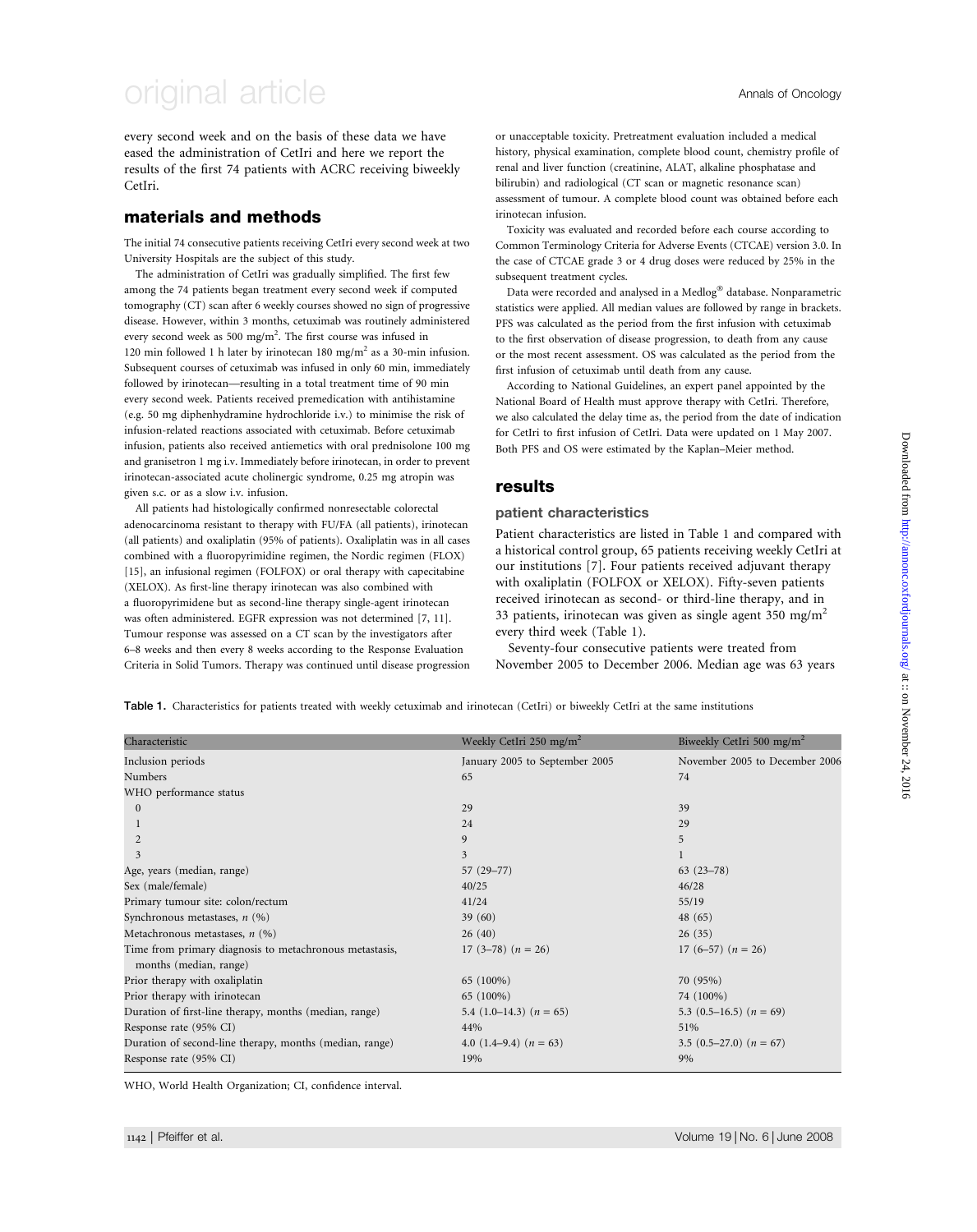(23–78), 46 patients were males and the location of the primary tumour was colon in 55 and rectum in 19 patients. Forty-eight patients had synchronous metastases. Twenty-six patients had metachronous metastases that were diagnosed median 17 months (6–57) after the primary diagnosis. Patients received therapy with irinotecan and cetuximab for median 16 months (3–60) after the primary diagnoses of nonresectable disease (Table 2). Most patients were in a good baseline Eastern Cooperative Oncology Group performance status (PS) with 39 patients in  $PS = 0$  and 29 patients in  $PS = 1$ .

#### efficacy of irinotecan and cetuximab

Efficacy data are listed in Table 2 and compared with 65 patients receiving weekly CetIri at our institutions [7]. The median duration of therapy with cetuximab was 4.3 months (0.5–12.9) and median number of cetuximab infusions every second week was 8 (1–26). One patient had complete response and 18 patients had partial response resulting in an overall response rate of 25.7% [95% confidence interval (CI) 16.2% to 37.2%]. In addition, 38 patients had stable disease resulting in an overall disease control rate of 77.0% (65.8–85.0).

Median PFS was 5.4 months (95% CI 4.7–6.5 months) with an actuarial 78% without progression at 3 months and 46% at 6 months (Figure 1). Median OS was 8.9 months (95% CI 7.0–10.5 months) with an actuarial 67% alive at 6 months and 34% at 12 months (Figure 1). PS was the only covariate of importance for outcome, patients with  $PS = 0$  and  $PS = 1-3$  had a median OS of 10.0 and 7.6 months, respectively.

Patients without skin toxicity ( $n = 11$ ) had a significantly shorter PFS (3.4 months versus 6.2 months;  $P = 0.004$ ) and

Table 2. Efficacy of treatment with weekly cetuximab and irinotecan (CetIri) or biweekly CetIri in two consecutive periods at the same institutions

| Characteristic                                                                                         | Weekly CetIri<br>$250 \text{ mg/m}^2$ | <b>Biweekly CetIri</b><br>500 mg/m <sup>2</sup> |
|--------------------------------------------------------------------------------------------------------|---------------------------------------|-------------------------------------------------|
| Number                                                                                                 | 65                                    | 74                                              |
| Time from nonresectable disease to<br>'indication for cetuximab', months<br>(range)                    | $20(5-58)$                            | $16(3-60)$                                      |
| Median 'delay' time, time from date of<br>indication to the first infusion of<br>CetIri, weeks (range) | $6(0-88)$                             | $6(0-36)$                                       |
| Median number of weeks with<br>cetuximab (range)                                                       | $16(1-51)$                            | $17(2-52)$<br>(8 biweekly<br>courses)           |
| Response rate                                                                                          |                                       |                                                 |
| Complete response (CR)                                                                                 | $\Omega$                              | $1(1\%)$                                        |
| Partial response (PR)                                                                                  | 12(19%)                               | 18 (24%)                                        |
| Stable disease (SD)                                                                                    | 31 (47%)                              | 38 (52%)                                        |
| Disease control $(CR + PR + NC)$                                                                       | 43 (66%)                              | 57 (77%)                                        |
| Progression (PD)                                                                                       | 15(23%)                               | 13 (18%)                                        |
| Not evaluable                                                                                          | $7(11\%)$                             | 4(5%)                                           |
| PFS, months (95% CI)                                                                                   | $5.4(4.6-6.1)$                        | $5.4(4.7-6.5)$                                  |
| OS, months (95% CI)                                                                                    | $10.4(7.2-13.1)$                      | $8.9(7.0-10.5)$                                 |

CI, confidence interval; PFS, progression-free survival; OS, overall survival.

OS (6.3 versus 9.9 months;  $P = 0.004$ ) than patients with rash any grade and none of the 11 patients without rash obtained tumour regression.

#### toxicity

Toxicity data are listed in Table 3 and compared with 65 patients receiving weekly CetIri at our institutions [7].

Toxicity was modest. CTCAE toxicity grades 2 and 3–4 are shown in Table 3. Diarrhoea grade 3 was seen in 10% of the patients and skin toxicity in 7%. Only one patient had severe allergic reaction. No patient was lost due to toxicity.

### discussion

The combination of cetuximab and irinotecan is an effective regimen in heavily pretreated patients with ACRC [10, 11]. Since January 2005, this combination has been offered to Danish patients with ACRC pretreated with FU, oxaliplatin and irinotecan. According to a national health programme, the treatment must be approved by an expert panel appointed by the National Board of Health that subsequently finances the cost of treatment [7]. This health programme has had a major impact on the management of cancer patients in Denmark and has accelerated the introduction and implementation of new regimens.

On the basis of previous studies, it is recommended that cetuximab is administered weekly. We have previously



Figure 1. Kaplan–Meier curves of progression-free survival for 74 patients treated with biweekly cetuximab and irinotecan (CetIri) and 65 patients treated with weekly CetIri and Kaplan–Meier curves of overall survival for 74 patients treated with biweekly CetIri and 65 patients treated with weekly CetIri.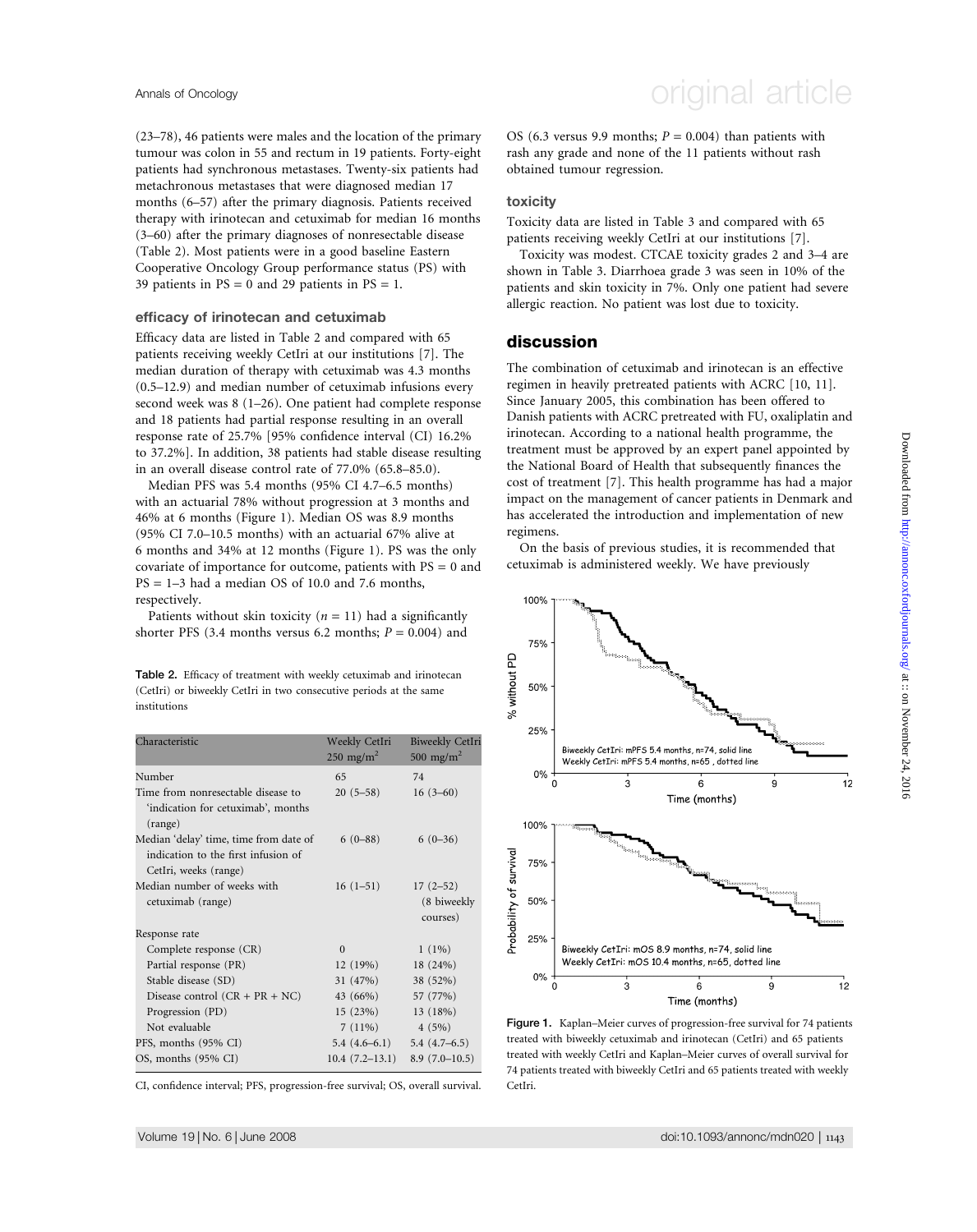# original article Annals of Oncology

Table 3. Toxicity of treatment with weekly cetuximab and irinotecan (CetIri) or biweekly CetIri in two consecutive periods at the same institutions

| Toxicity                  | Weekly CetIri<br>250 mg/m <sup>2</sup> |                         |                | Biweekly CetIri<br>500 mg/m <sup>2</sup> |  |
|---------------------------|----------------------------------------|-------------------------|----------------|------------------------------------------|--|
|                           | Grade                                  |                         | Grade          |                                          |  |
|                           | $\overline{2}$                         | 3 or 4                  | $\overline{2}$ | 3 or 4                                   |  |
| Skin $(%)$                | 25                                     | 8                       | 40             | 5                                        |  |
| Nail (%)                  | 11                                     | 3                       | 13             | 3                                        |  |
| Diarrhoea (%)             | 22                                     | 10                      | 9              | $\mathbf{Q}$                             |  |
| Nausea (%)                | 11                                     | 3                       | 12             | $\Omega$                                 |  |
| Vomiting $(\% )$          | 5                                      | $\overline{\mathbf{3}}$ |                | $\Omega$                                 |  |
| Fatigue (%)               | 30                                     | 8                       | 36             | $\overline{4}$                           |  |
| Alopecia (%)              | 10                                     |                         | 11             |                                          |  |
| Neutropenia (%)           | 6                                      | $\overline{4}$          | 3              | 7                                        |  |
| Thrombocytopenia (%)      | 3                                      | $\Omega$                | 3              | $\Omega$                                 |  |
| Anaphylactic reaction (%) |                                        | 4.6                     | 1.4            | 1.4                                      |  |
| Death, $n = 1$ (%)        |                                        | $1.5^{\mathrm{a}}$      |                | $\Omega$                                 |  |

<sup>a</sup>One patient died of neutropenia infection after 11 courses of cetuximab and 3 courses of irinotecan.

reported the results of 'third-line' therapy with irinotecan and standard weekly cetuximab [7]. In the initial 65 treated Danish patients, we found efficacy and toxicity very similar to the data presented in the pivotal BOND I study [10].

Inspired by a pharmacokinetic and pharmacodynamic study which showed no major differences between weekly cetuximab 250 mg/m<sup>2</sup> and biweekly cetuximab 500 mg/m<sup>2</sup> [14], we have subsequently simplified the administration of CetIri. The first course of cetuximab is infused in 120 min followed 1 h later by irinotecan 180 mg/m<sup>2</sup> as a 30-min infusion. However, subsequent courses of cetuximab are infused in only 60 min and immediately after, without the recommended 1-h pause, irinotecan is infused in 30 min resulting in a total treatment time of only 90 min every second week which is more convenient for the patient.

Our two groups of patients are comparable as they are treated in two immediate consecutive periods in the same regions recruiting patients and with the same procedures for establishing the indication for treatment. Patients were treated in the same few institutions with the same staff and treatment procedures.

The groups were comparable regarding age, sex, the primary location of the tumour, numbers of patients with synchronous metastases and time from primary diagnosis to development of metachronous metastatic disease. Previous treatment intensity, duration of first- and second-line therapy and median 'delay' time from the treating physician would have given the first course of cetuximab till it actually was administered was comparable.

Efficacy data for weekly and biweekly CetIri were very similar. The median duration of therapy was 4.7 versus 4.3 months; response rates 19% versus 25%; median PFS 5.4 versus 5.3 months and median OS 10.4 versus 8.9 months, respectively.

In the cohort receiving weekly cetuximab, we found an excellent correlation between severity of skin rash and OS [7] but in patients receiving biweekly cetuximab this correlation was less clear. Patients with rash any grade had a longer OS

than patients without rash but there was no correlation between severity of rash and OS. Several studies have shown a clear correlation between severity of skin rash and efficacy of CetIri [7, 10, 11]. A recent phase III study presented at American Society of Clinical Oncology 2007 showed that administration of tetracycline significantly reduced severity (but not incidence) of skin rash [16]. In our institutions, nurses and physicians have a huge experience in the treatment of cetuximab-related skin toxicity and often the patients receive instant therapy (systemic tetracycline and/or different lotions) at the first appearance of skin rash. These therapies have definitely reduced the severity of skin rash and this might explain why we found no correlation between severity of skin rash and OS.

Toxicity data in the cohorts are also similar and comparable to the data from the pivotal BOND study [10] and to other studies where cetuximab is administered on a weekly basis [11].

We conclude that salvage therapy with simplified biweekly CetIri is a convenient, effective and well-tolerated regimen in patients with ACRC resistant to FU, Iri and oxaliplatin. Simplified CetIri does not increase the risk of allergic reactions or other side-effects.

A confirmatory Danish phase II study aiming to include >125 patients is ongoing.

#### references

- 1. Ragnhammar P, Hafström L, Nygren P, Glimelius B. A systematic overview of chemotherapy effects in colorectal cancer. Acta Oncol 2001; 40: 282–308.
- 2. Meyerhardt JA, Mayer RJ. Therapy for colorectal cancer. N Engl J Med 2005; 352: 476–487.
- 3. Grothey A, Sargent D, Goldberg RM, Schmoll H-J. Survival of patients with advanced colorectal cancer improves with the availability of fluorouracilleucovorin, irinotecan, and oxaliplatin in the course of treatment. J Clin Oncol 2004; 22: 1209–1214.
- 4. Rothenberg ML, Oza AM, Bigelow RH et al. Superiority of oxaliplatin and fluorouracil-leucovorin compared with either therapy alone in patients with progressive colorectal cancer after irinotecan and fluorouracil-leucovorin: interim results of a phase III trial. J Clin Oncol 2003; 21: 2059–2069.
- 5. Tournigand C, Andre T, Achille E et al. FOLFIRI followed by FOLFOX6 or the reverse. Sequence in advanced colorectal cancer: a randomized GERCOR study. J Clin Oncol 2004; 22: 229–237.
- 6. Kemeny N, Garay CA, Gurtler J et al. Randomized multicenter phase II trial of bolus plus infusional fluorouracil/leucovorin compared with fluorouracil/ leucovorin plus oxaliplatin as third-line treatment of patients with advanced colorectal cancer. J Clin Oncol 2004; 22: 4701–4709.
- 7. Pfeiffer P, Nielsen D, Yilmaz M et al. Cetuximab and irinotecan as third line therapy in patients with advanced colorectal cancer after failure to irinotecan, oxaliplatin and 5-fluorouracil. Acta Oncol 2007; 46: 697–701.
- 8. Nygren P, Sørbye H, Österlund P, Pfeiffer P. Targeted drugs in metastatic colorectal cancer with special emphasis on guidelines for the use of bevacizumab and cetuximab: an Acta Oncologica expert report. Acta Oncol 2005; 44: 203–217.
- 9. Saltz LB, Meropol NJ, Loehrer PJ et al. Phase II trial of cetuximab in patients with refractory colorectal cancer that expresses the epidermal growth factor receptor. J Clin Oncol 2004; 22: 1201–1208.
- 10. Cunningham D, Humblet Y, Siena S et al. Cetuximab monotherapy and cetuximab plus irinotecan in irinotecan-refractory metastatic colorectal cancer. N Engl J Med 2004; 351: 337–345.
- 11. Pfeiffer P, Qvortrup C, Eriksen JG. The current role of antibody therapy in patients with metastatic colorectal cancer. Oncogene 2007; 26: 3661–3678.
- 12. Jonker DJ, O'Callaghan CJ, Karapetis CS et al. Cetuximab for the treatment of colorectal cancer. N Engl J Med 2007; 357: 2040–2048.